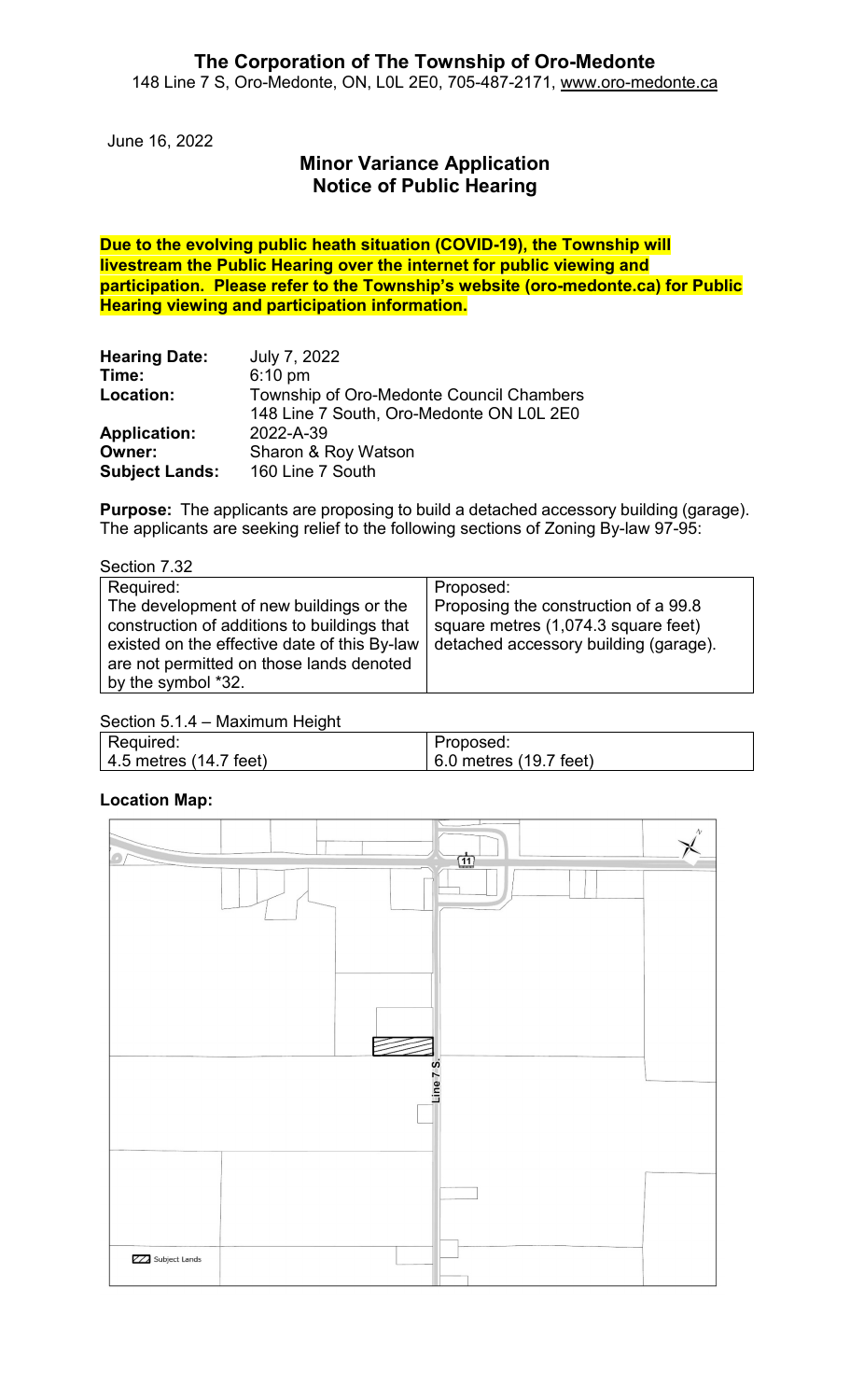## **Have Your Say:**

Input on the application is welcome and encouraged. For specific details regarding public participation during the meeting please check the Township website at [https://www.oro](https://www.oro-medonte.ca/municipal-services/planning-information)[medonte.ca/municipal-services/planning-information.](https://www.oro-medonte.ca/municipal-services/planning-information)

Written submissions can be made by:

- 1. Emailed to *planning@oro-medonte.ca* prior to or during the Public Hearing;
- 2. Dropped in the drop box at the Township Administration Office on Line 7 South;
- 3. Faxed to (705) 487-0133; or,
- 4. Mailed through Canada Post.

If a person or public body does not make oral submissions at the public hearing or make written submissions prior to the decision on this application, and subsequently submits an appeal of the decision, the Ontario Land Tribunal (OLT) may dismiss the appeal. If you wish to be notified of the decision of the Township of Oro-Medonte in respect to the application, you must make a written request.

Individuals who submit letters and other information to Council and its advisory bodies should be aware that all information, including contact information, contained within their communications may become part of the public record and may be made available through the agenda process, which includes publication on the Township's website.

Written submissions/requests should be directed to:

Township of Oro-Medonte 148 Line 7 South Oro-Medonte, Ontario L0L 2E0 Attn: Secretary Treasurer, Development Services [planning@oro-medonte.ca](mailto:planning@oro-medonte.ca)

#### **More Information:**

For further information, please contact the Secretary-Treasurer during regular office hours Monday to Friday 8:30 a.m. to 4:30 p.m. A copy of the Staff Report will be available to the public on June 30, 2022 on the Township's Web Site: [www.oro-medonte.ca](http://www.oro-medonte.ca/) or from the Development Services Department.

Andy Karaiskakis Secretary-Treasurer

### **Applicant's Site Plan:**